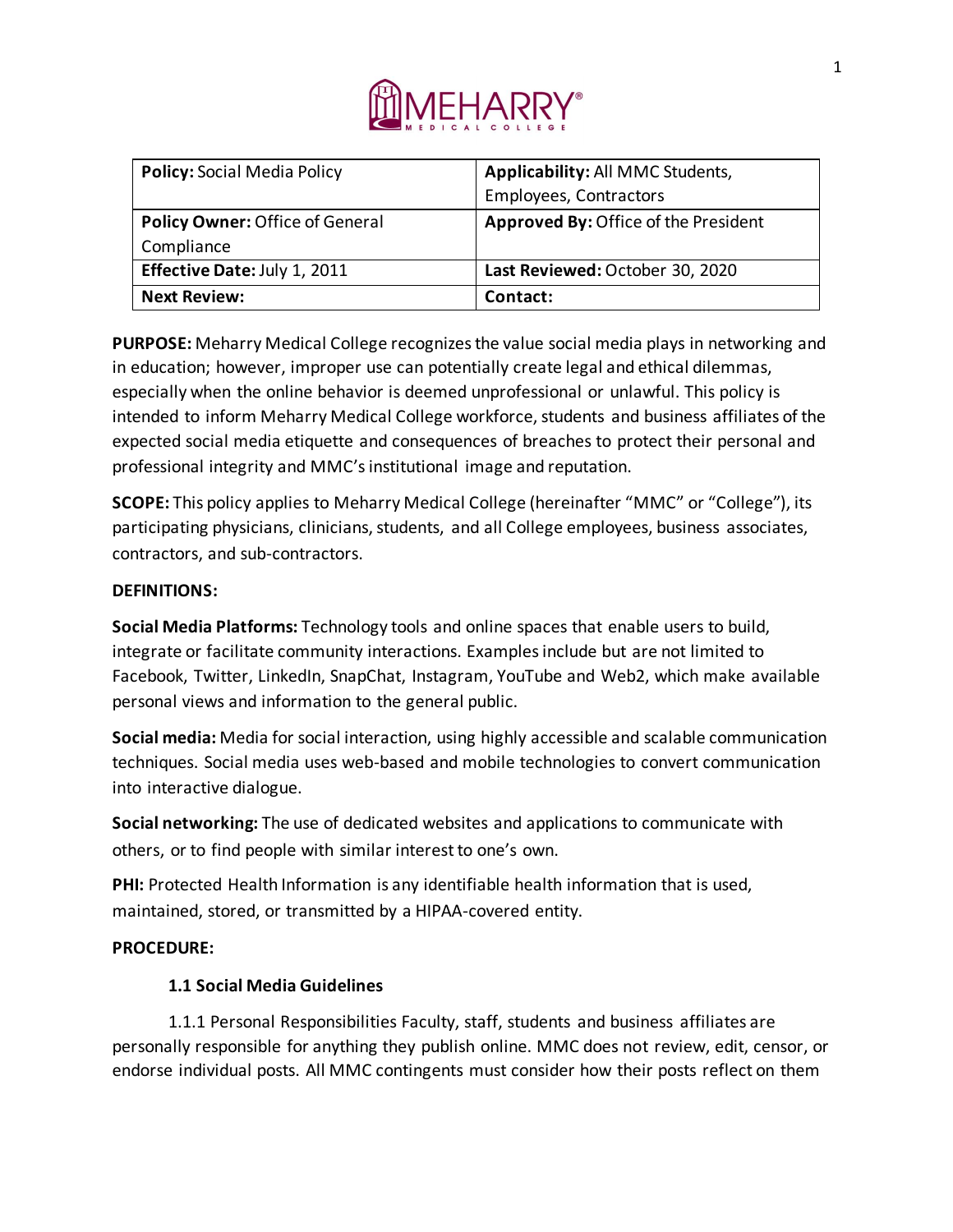

| <b>Policy: Social Media Policy</b> | Applicability: All MMC Students,     |
|------------------------------------|--------------------------------------|
|                                    | <b>Employees, Contractors</b>        |
| Policy Owner: Office of General    | Approved By: Office of the President |
| Compliance                         |                                      |
| Effective Date: July 1, 2011       | Last Reviewed: October 30, 2020      |
| <b>Next Review:</b>                | Contact:                             |

as an individual, and also about how they reflect MMC thus ensuring the College is not shown in a negative light.

1.1.2 MMC supports the use of social medial for online communications but urges faculty, staff, students and business affiliates to do so appropriately, exercising sound judgment and common sense. If there is any doubt about the suitability, the content should not be posted. All social media users shall post sensibly and responsible in accordance with MMC's policy and guidelines. Anything posted that can potentially tarnish MMC's image will ultimately be the responsibility of the individual.

1.1.3 When participating in online discussion forums/blogs/Facebook etc., related directly or indirectly to MMC, in the delivery of a subject, a disclaimer should be used to ensure that persons covered by this policy understand that the forum/blog etc. is not monitored on a full-time basis. An example of a disclaimer is:

*The views and opinions included in this post belong to their author and do not necessarily mirror the views and opinions of Meharry Medical College. All members affiliated directly or indirectly with Meharry Medical College are obliged not to make any defamatory clauses, infringe, or authorize infringement of any legal right. Therefore, the Meharry Medical College will not take any liability for such statements included in emails, post, blogs, etc. In case of any damages or other liabilities arising, the individual making the statement(s) is fully responsible for the content.*

1.1.4 MMC prohibits sharing of Protected Health Information ("PHI") or sensitive electronic information on personal or professional social media sites. The posting of PHI is only permitted on MMC sponsored social media sites with management approval and prior properly executed patient authorization following MMC policies for

"Photographing/Videotaping/Audiotaping of Patients" and "Authorization for Use and Disclosure of Protected Health Information." For questions on authorization on posting PHI, contact MMC Compliance Office (615.327.6780).

# **2. Transparency**

All persons covered by this policy must not suggest that they speak on behalf of MMC in blogs or personal webpages if they have not specifically been given that responsibility by the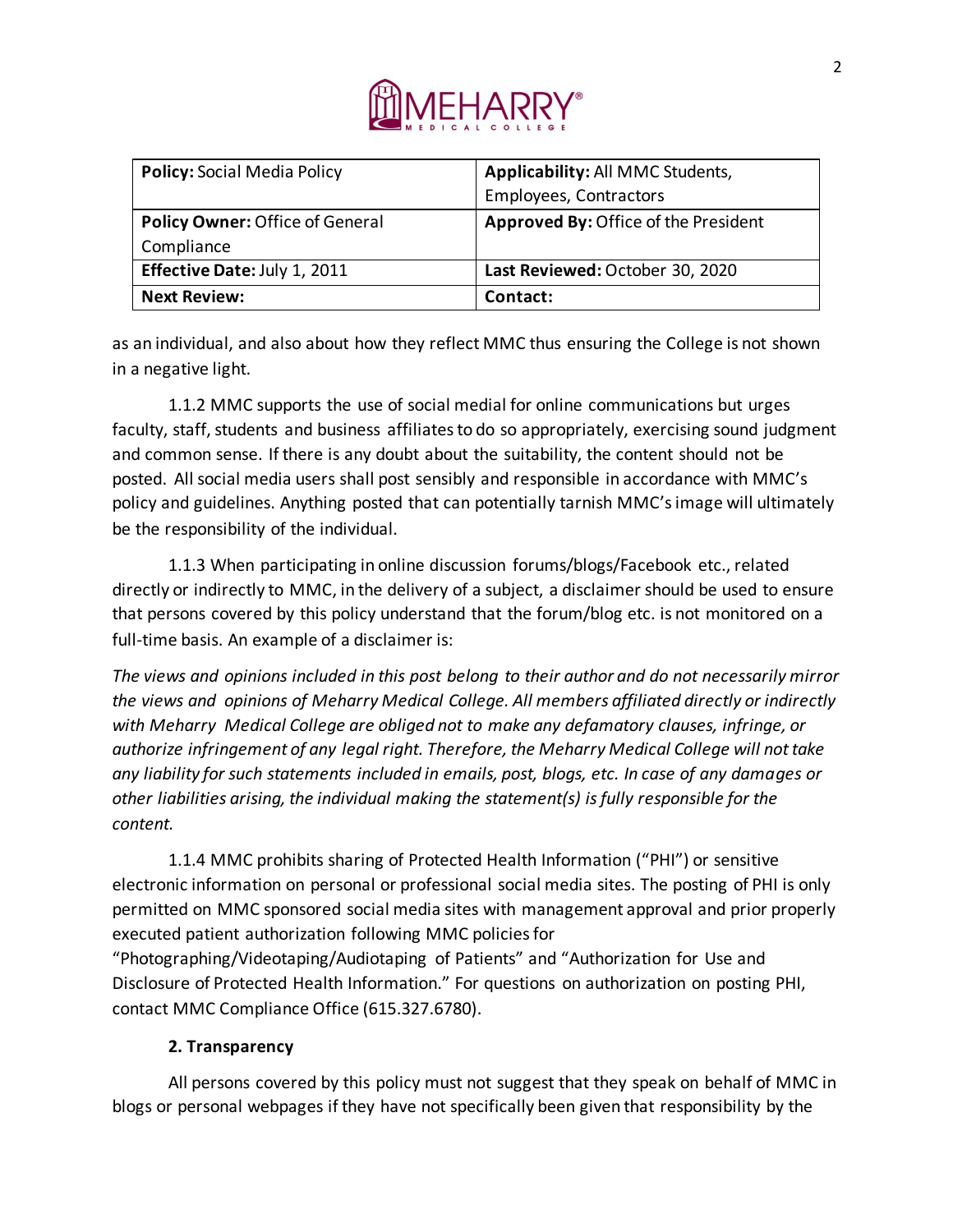

| <b>Policy: Social Media Policy</b>     | Applicability: All MMC Students,     |
|----------------------------------------|--------------------------------------|
|                                        | <b>Employees, Contractors</b>        |
| <b>Policy Owner: Office of General</b> | Approved By: Office of the President |
| Compliance                             |                                      |
| Effective Date: July 1, 2011           | Last Reviewed: October 30, 2020      |
| <b>Next Review:</b>                    | Contact:                             |

Marketing and Communication department. If referencing MMC, a visible and clear disclaimer shall be posted to make it evident that they are sharing personal views and not those of MMC. Meharry Medical College must not be used in personal social media account names, nor shall the Meharry Medical College logo be used in social media sites, without prior written approval from the Marketing and Communication department. This potentially creates legal risk for individuals and the College.

# **3. Privacies and Copyright**

3.1 All persons covered by this policy should protect their own privacy by not divulging personal facts or information that may compromise personal and professional privacy.

3.2 Faculty and Students should not discuss their clinical/placement/internship activities online if it has the potential to directly or indirectly identify or harm their patients and/or clients.

3.3 Confidential information about a student or other staff or faculty member should not be disclosed.

3.4 The intellectual property of others should be respected.

3.5 Students should exercise caution when they create online study groups. The materials contained within must have proper attribution and follow applicable copyright laws. Documents of exams or quizzes not approved by the respective faculty members for sharing may result in sanctions up to and including dismissal from the College.

# **4. Professionalism**

4.1 MMC requires that all individuals covered by this policy work together to maintain a professional environment. In particular, be sensitive to cultural issues associated with indigenous and religious groups such as customs related to deceased people. Exercise caution on sensitive topics that could cause offense.

4.2 Proven instances of policy violation will be deemed as misconduct and disciplinary actions may include up to and including dismissal/termination.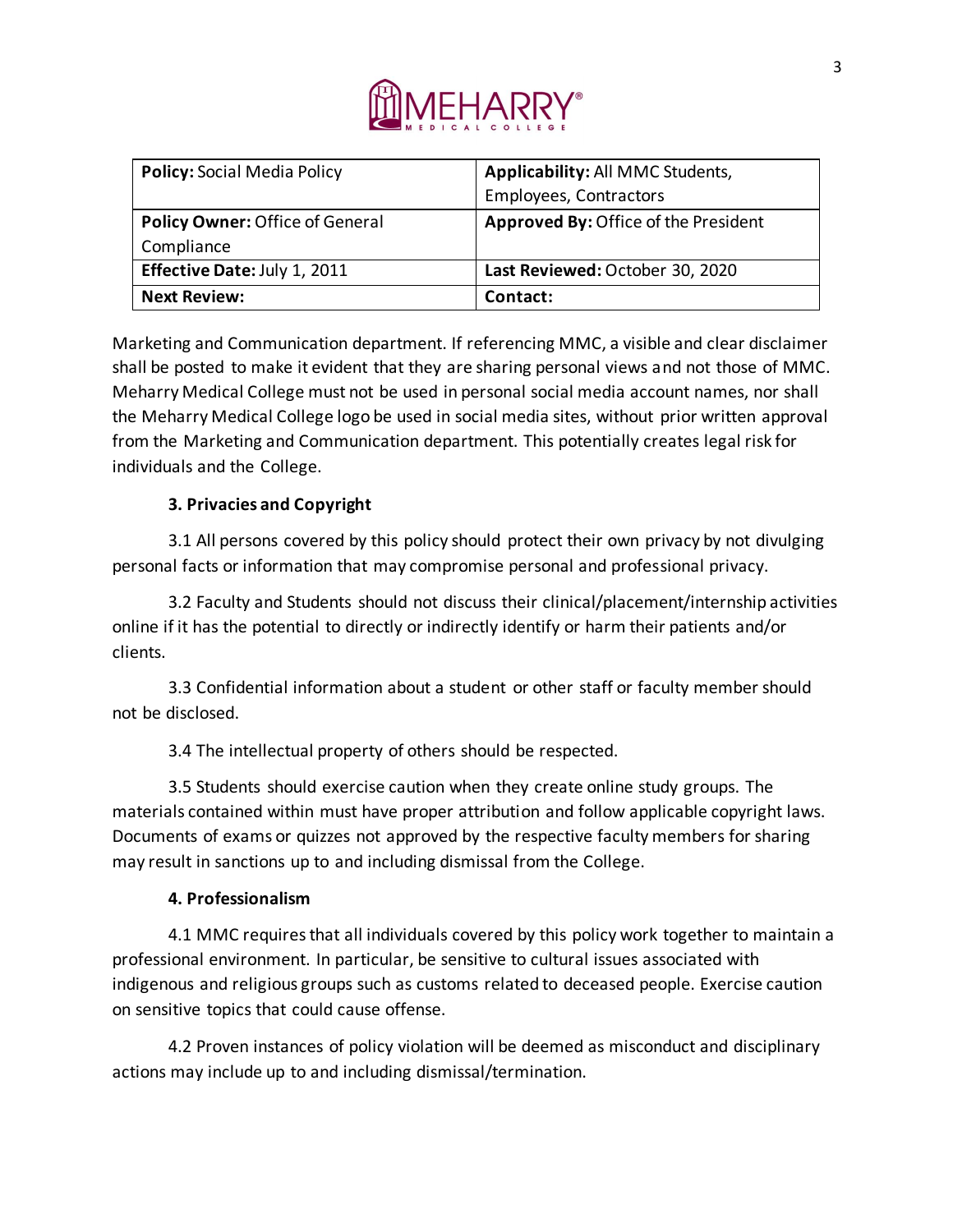

| <b>Policy: Social Media Policy</b>     | Applicability: All MMC Students,     |
|----------------------------------------|--------------------------------------|
|                                        | <b>Employees, Contractors</b>        |
| <b>Policy Owner: Office of General</b> | Approved By: Office of the President |
| Compliance                             |                                      |
| Effective Date: July 1, 2011           | Last Reviewed: October 30, 2020      |
| <b>Next Review:</b>                    | Contact:                             |

4.3 Faculty, staff and students must refrain from posting to social media any language (text or audio) or images which portray or can be interpreted to portray or promote the following: Illegal activities, intoxication, harassment, profanity, obscenity, pornography, perceived sexual pictures, abuse to people or animals, defamatory or libelous matter, threats, infringement of intellectual property rights, invasion of privacy and hate. Also prohibited is discrimination on the basis of protected classes.

4.3.1 Images of the deceased (e.g. cadaveric specimens, prosecuted specimens) or images of clinical work performed, without prior patient consent, should not be posted on the Internet.

4.3.2 Students should respect their commitment to learning and should not use practical placement time for personal social networking. Such acts of unprofessionalism, if deemed problematic by the College, may result in disciplinary action.

4.3.3 It is important to adhere to the College's values and institutional policies. This Policy does not supersede other existing policies including, but not limited to the Student Code of Professional Conduct and the College's Code of Conduct, and students, faculty and staff should continue to abide by those.

5. Establishing boundaries between professional and personal lives Online personal and business personas are likely to intersect. The College respects the free speech rights of all, but staff, faculty and students must remember that the community, colleagues, and others may have access to the online content they post. Be aware that Meharry staff may monitor social networking sites on occasion and egregious unprofessional postings could lead to disciplinary actions.

5.1 All persons covered under this policy should be aware that personal networking on social media sites could blur the student-faculty/staff relationship. It is advised that staff and faculty refrain from accepting or soliciting request from/to current students on their social media.

5.2 Students should not accept personal networking requests (i.e. Facebook) from their patients/clients. Similarly, students should not send personal networking requests to their patients/clients. These types of relationships can blur professional patient/client boundaries.